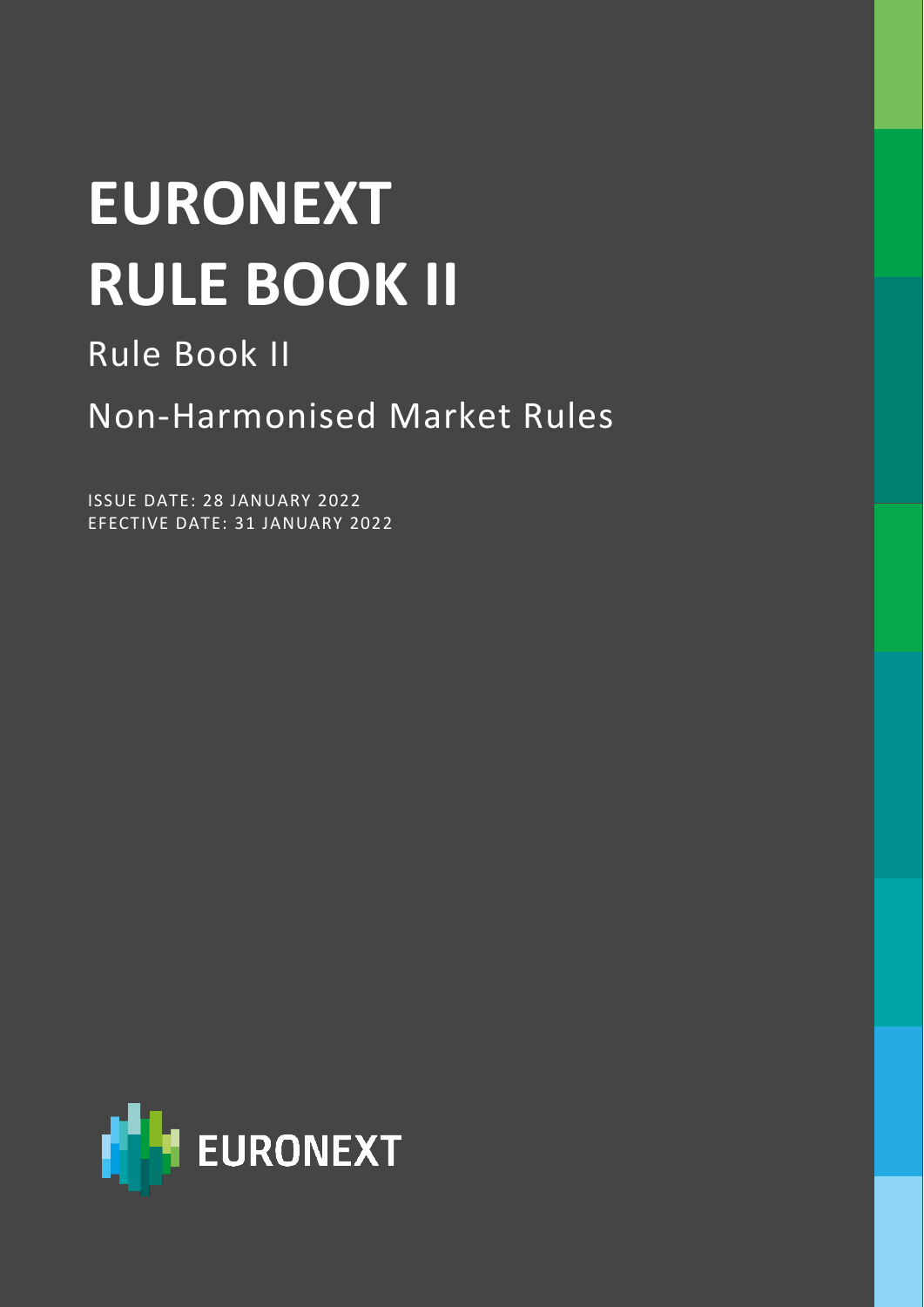

### **TABLE OF CONTENTS**

| CHAPTER II REGULATED MARKETS AND MULTILATERAL TRADING FACILITIES, GENERAL PROVISIONS  5                         |  |
|-----------------------------------------------------------------------------------------------------------------|--|
|                                                                                                                 |  |
|                                                                                                                 |  |
|                                                                                                                 |  |
|                                                                                                                 |  |
|                                                                                                                 |  |
|                                                                                                                 |  |
|                                                                                                                 |  |
| LI 2.4. Continuing obligation to the admission to trading of Structured Covered Waranta and other securities  7 |  |
|                                                                                                                 |  |
|                                                                                                                 |  |
|                                                                                                                 |  |
|                                                                                                                 |  |
|                                                                                                                 |  |
|                                                                                                                 |  |
|                                                                                                                 |  |
|                                                                                                                 |  |
|                                                                                                                 |  |
|                                                                                                                 |  |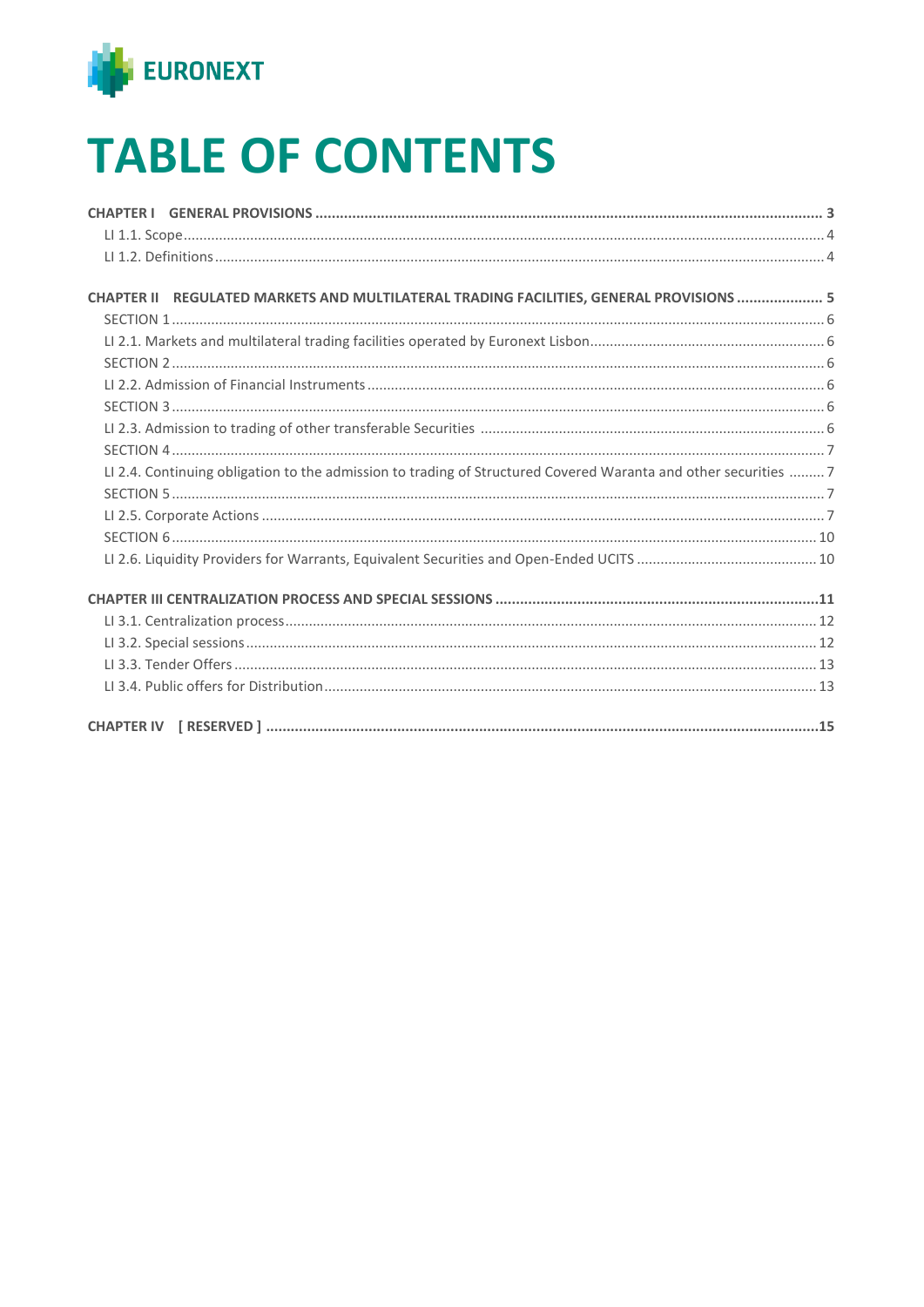### <span id="page-2-0"></span>**CHAPTER I GENERAL PROVISIONS**

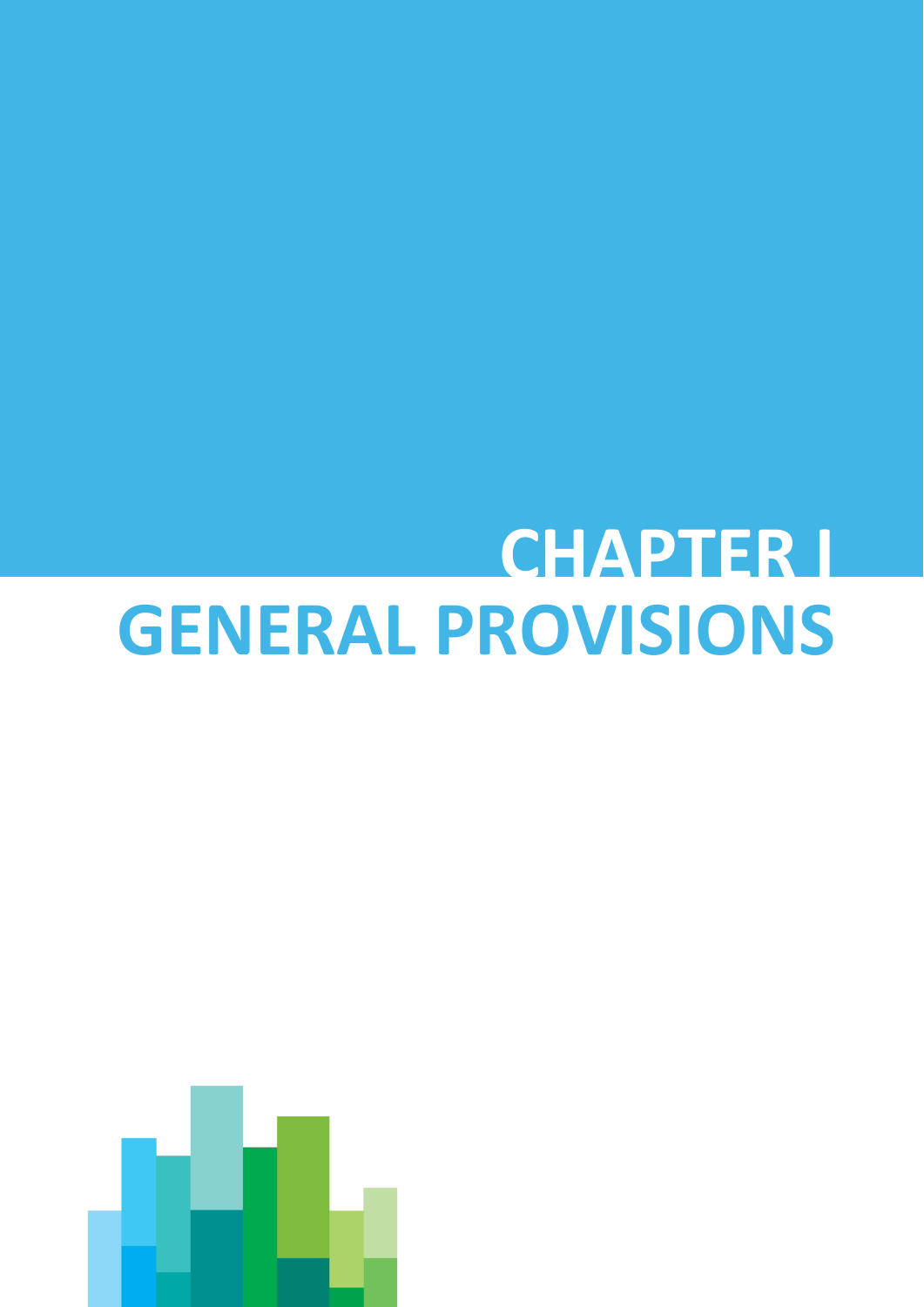#### <span id="page-3-0"></span>**LI 1.1. SCOPE**

- **LI 1.1.1** This Rule Book contains the provisions specifically applicable to the Securities Markets, the Derivatives Markets and the Multilateral Trading Facilities operated by Euronext Lisbon.
- **LI 1.1.2** Without prejudice to the fact that the Rules approved by Euronext Lisbon must be drafted in the language of its jurisdiction, according to Rule 1.3 of Euronext Rule book – Book I: Harmonized Rules (hereafter Rule Book I), in all cases the English version shall prevail over that version, as well as over the others that densify its regime.

#### <span id="page-3-1"></span>**LI 1.2. DEFINITIONS**

**LI 1.2.1** Unless specifically provided otherwise, for purposes of this Rule Book II the terms hereunder shall have the following meanings:

**Market Bulletin** – The official publication of Euronext Lisbon.

**Multilateral Trading Facilities** – The multilateral trading facilities for Financial Instruments duly recognised as such under the terms of No. 1, Article 200 of the Portuguese Securities Code and operated by Euronext Lisbon.

**LI 1.2.2** Unless specifically provided otherwise, for purposes of this Rule Book the terms defined in Rule Book I shall have the same meaning as set forth therein.

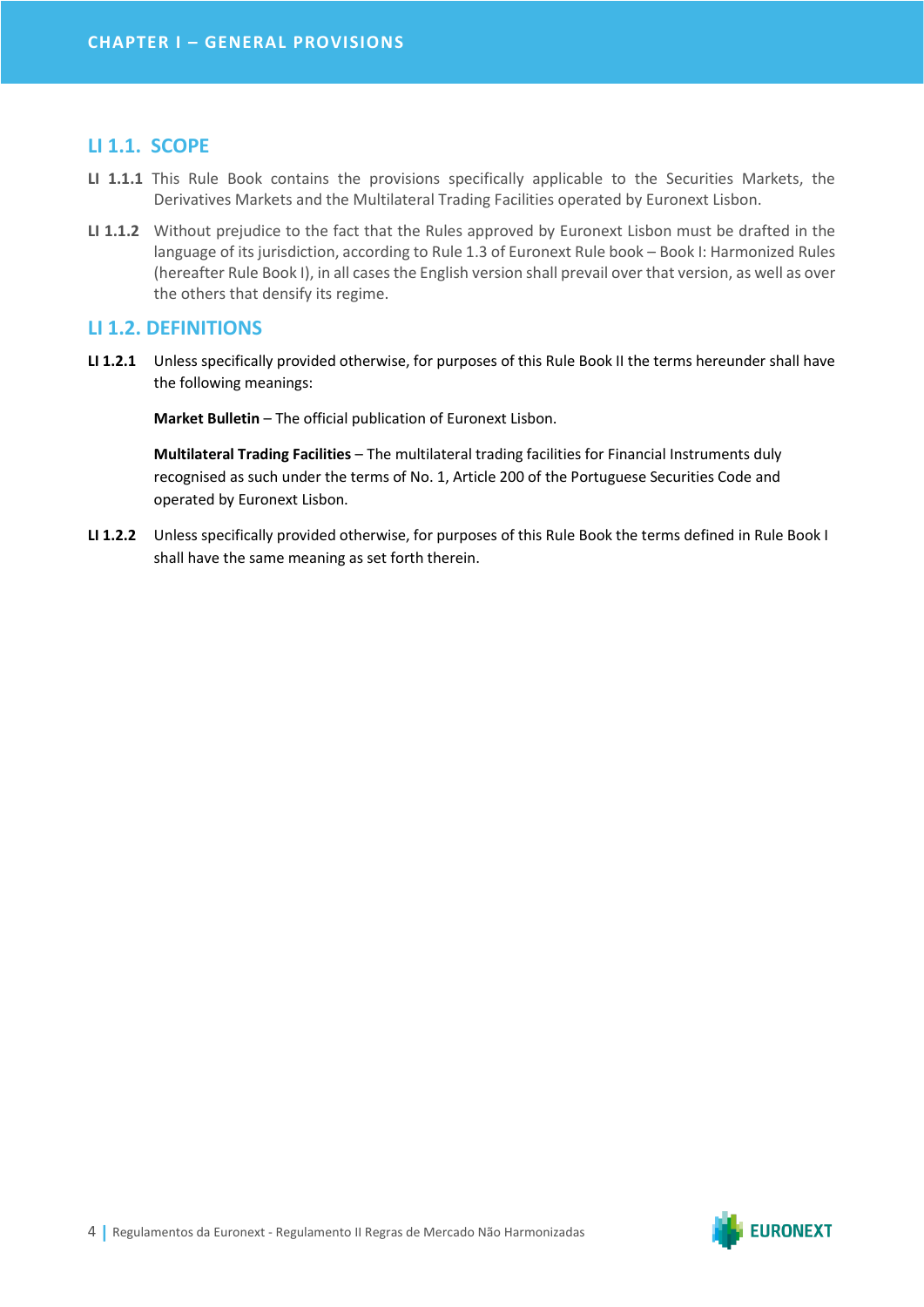## <span id="page-4-0"></span>**CHAPTER II REGULATED MAKETS AND MULTILATERAL TRADING FACILITIES – GENERAL PROVISIONS**

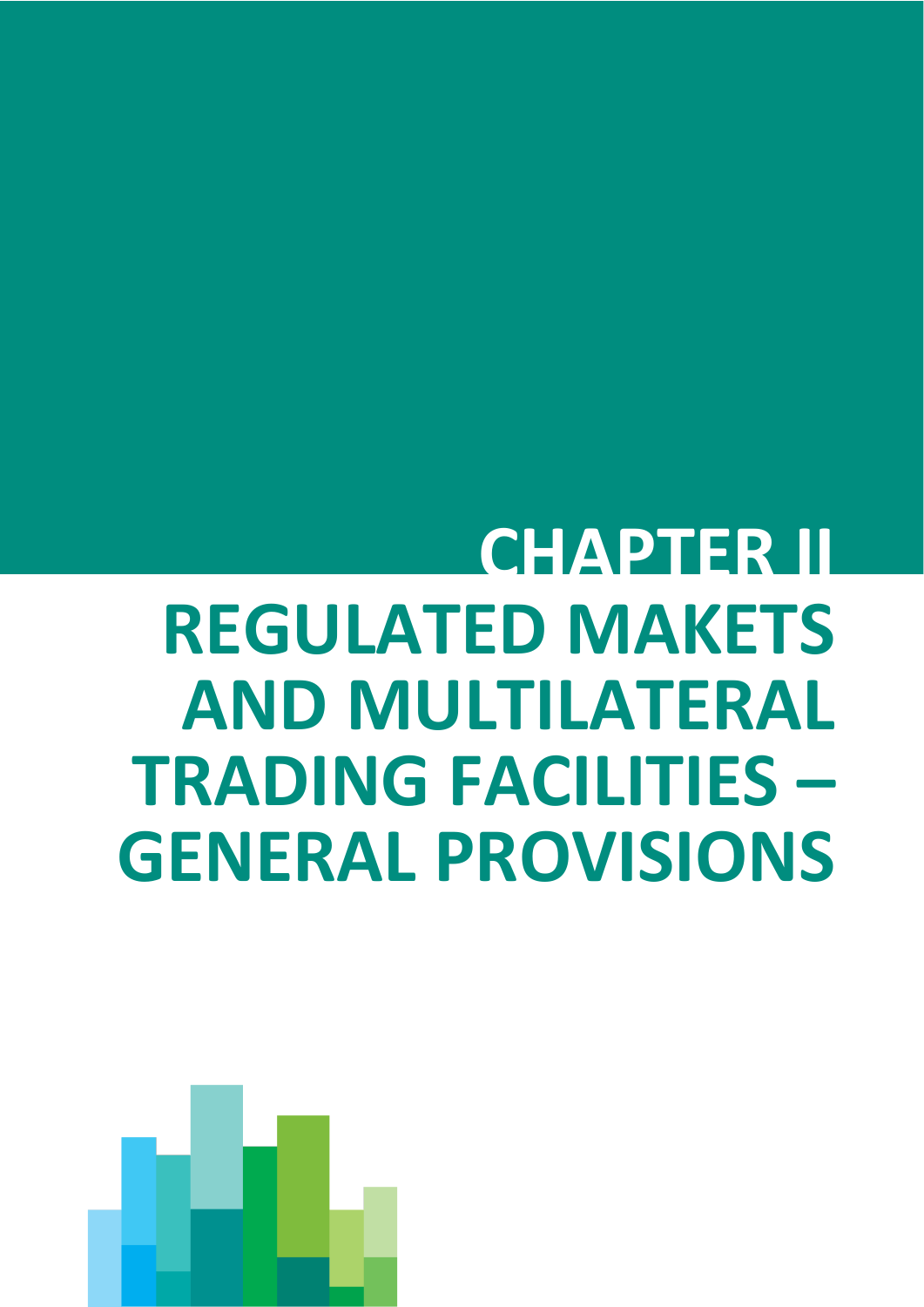#### <span id="page-5-0"></span>**SECTION 1**

#### <span id="page-5-1"></span>**LI 2.1. MARKETS AND MULTILATERAL TRADING FACILITIES OPERATED BY EURONEXT LISBON**

- **LI 2.1.1** Euronext Lisbon operates a Regulated Market named Euronext Lisbon which is considered an official listed market for purposes of National Regulations.
- **LI 2.1.2** Euronext Lisbon also operates the following Multilateral Trading Facilities for Financial Instruments:
- Euronext Access an organized multilateral trading system under Article  $4/1$ ) (22) of MIFID, managed by Euronext Lisbon, under the name of Euronext Access, for the trading of Securities in accordance with its Regulation (Euronext Access Regulation)
- Euronext Growth, an organized multilateral trading system under Article 4/1) (22) of MIFID, managed by Euronext Lisbon, under the commercial name Euronext Growth, for the trading of Securities in accordance with its Regulation (Euronext Growth Regulation).
- **LI 2.1.3** Without prejudice to the specifications set forth in the correspondent National Regulations, the admission to Euronext Lisbon of Securities issued by issuers subject to foreign law is governed by the Rules foreseen in the Rule Book where they are intended to be admitted to trading.

#### <span id="page-5-2"></span>**SECTION 2**

#### <span id="page-5-3"></span>**LI 2.2. ADMISSION OF FINANCIAL INSTRUMENTS**

- **LI 2.2.1** Applications for admission to or selection for trading of Financial Instruments in any of the markets or multilateral trading facilities operated by Euronext Lisbon presented by the Applicant shall be filed as follows:
	- a) In the case of the Euronext Securities Markets, as determined in one or more Notices, according to Rule 6201, Chapter 6 of Rule Book I;
	- b) In the case of the Multilateral Trading Facilities, as determined in the Euronext Rule Book governing the respective Multilateral Trading System.

#### <span id="page-5-4"></span>**SECTION 3**

#### <span id="page-5-5"></span>**LI 2.3. ADMISSION TO TRADING OF OTHER TRANSFERABLE SECURITIES**

- **LI 2.3.1** Sem prejuízo do estabelecido na Regulamentação Nacional ou nas Regras, encontram-se definidos nas Regras seguintes, os requisitos específicos de admissão à negociação no mercado regulamentado da Euronext Lisbon dos seguintes Valores Mobiliários: Without prejudice to National Regulations or to the Rules, the specific requirements for admission to trading on the Euronext Lisbon regulated market of the following Securities are defined in the following rules:
	- a) Naked Warrants, i.e., warrants issued jointly with bonds and subsequently detached;
	- b) Commercial Paper;
	- c) Credit Linked Notes;
	- d) Reverse convertibles and mandatory convertible securities;
	- e) Certificates.

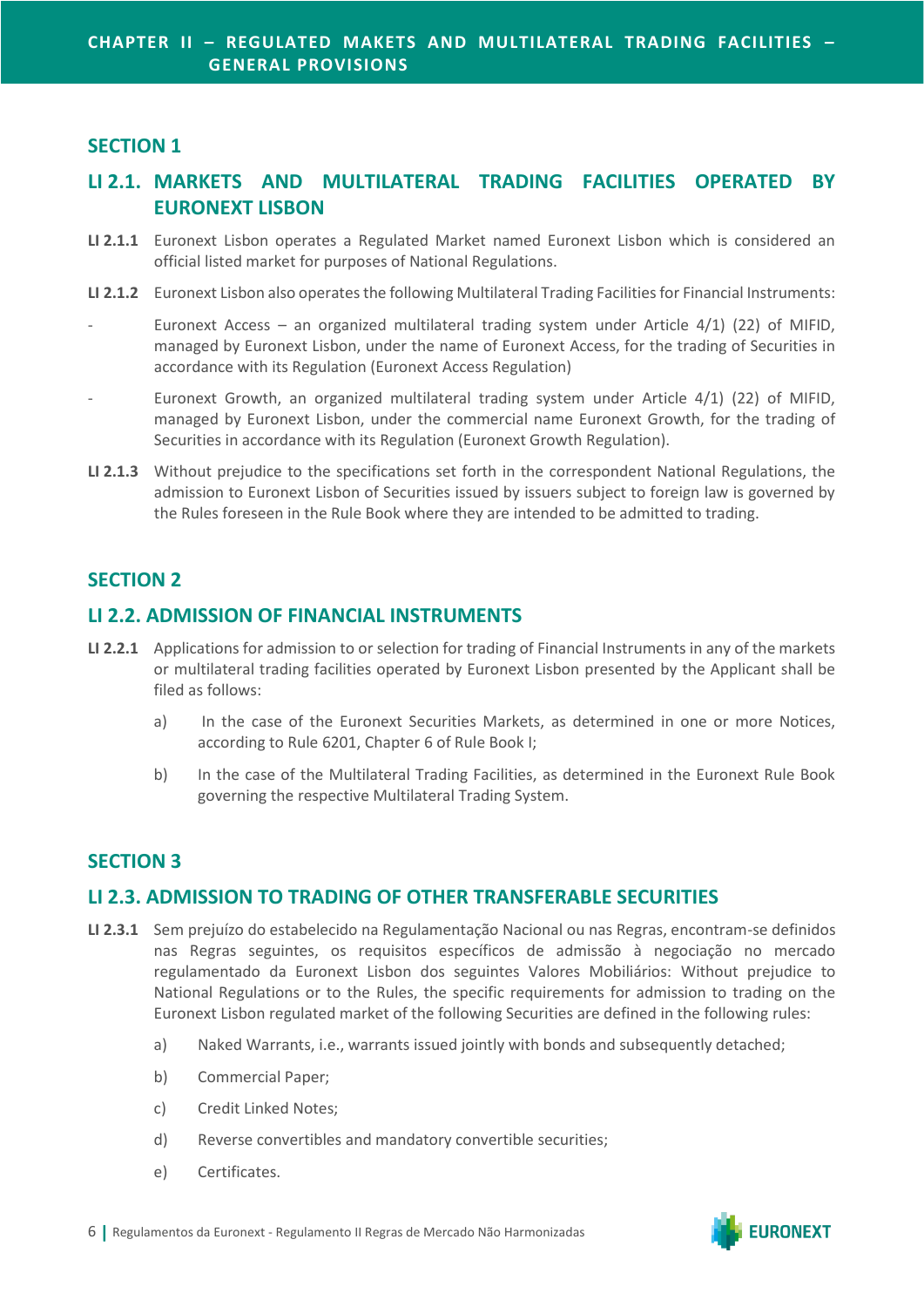- **LI 2.3.2** It can only be admitted to trading on Euronext Lisbon, the Naked Warrants whose number of units per category to admit is, at least, equal to 100,000 (one hundred thousand),
- **LI 2.3.3** The Naked Warrants are admitted in the trading group reserved to other rights of economic content, in the Securities Market where are admitted to trading the shares of the Issuer to which the Naked Warrants give the right to subscribe or acquire.
- **LI 2.3.4** The trading parameters of the Naked Warrants admitted to trading are those corresponding to the trading group in which they are integrated.
- **LI 2.3.5** The application to the admission to trading of Naked Warrants must be jointed, with the necessary adaptations, with the required documentation to the admission to trading of bonds.
- **LI 2.3.6** To all matters not foreseen in this rule (LI 2.3), it is applicable, with the necessary adaptations, the provisions set forth for other rights of economic content or for the trading group in which they are integrated.
- **LI 2.3.7** It can only be admitted to trading on Eurolist by Euronext Lisbon, the issuances or commercial paper programs, which amount is equal or higher than € 200,000 Euros.
- **LI 2.3.8**. It is applicable, with the necessary adaptations, to the admission to trading of convertible securities by the Issuer's option (reverse convertibles) and mandatory convertibles securities the warrants' regime.
- **LI 2.3.9** It is applicable, with the necessary adaptations, to the admission to trading of convertible securities by the Issuer's option (reverse convertibles) and mandatory convertibles securities the warrants' regime.
- **LI 2.3.10** It is applicable, with the necessary adaptations, to the admission to trading of certificates the warrants' regime.

#### <span id="page-6-0"></span>**SECTION 4**

#### <span id="page-6-1"></span>**LI 2.4. CONTINUING OBLIGATION TO THE ADMISSION TO TRADING OF STRUCTURED COVERED WARRANTS AND OTHER SECURITIES**

- **LI 2.4.1** The issuer of Structured Covered Warrants subject to the condition of anticipated loss of rights shall inform Euronext Lisbon immediately after such condition occurs, in accordance with the procedures agreed with or set out by Euronext Lisbon and communicated to all Issuers.
- **LI 2.4.2** Rule LI 2.4.1 applies to the Issuers of any other Securities subject to the condition of anticipated loss of rights.

#### <span id="page-6-2"></span>**SECTION 5**

#### <span id="page-6-3"></span>**LI 2.5. CORPORATE ACTIONS**

**LI 2.5.1** Each Issuer must, with at least two (2) Trading Days in relation to its occurrence, inform Euronext of the corporate actions related to the Securities deemed necessary by Euronext to allow a smooth, orderly and efficient functioning of the market. The related information must be provided to Euronext Lisbon in good time and prior to the occurrence of the relevant corporate action, in order to allow Euronext to adopt all the appropriate technical measures. A non-limitative list of corporate actions is set out in rule 61004/2 of the Euronext Rule Book.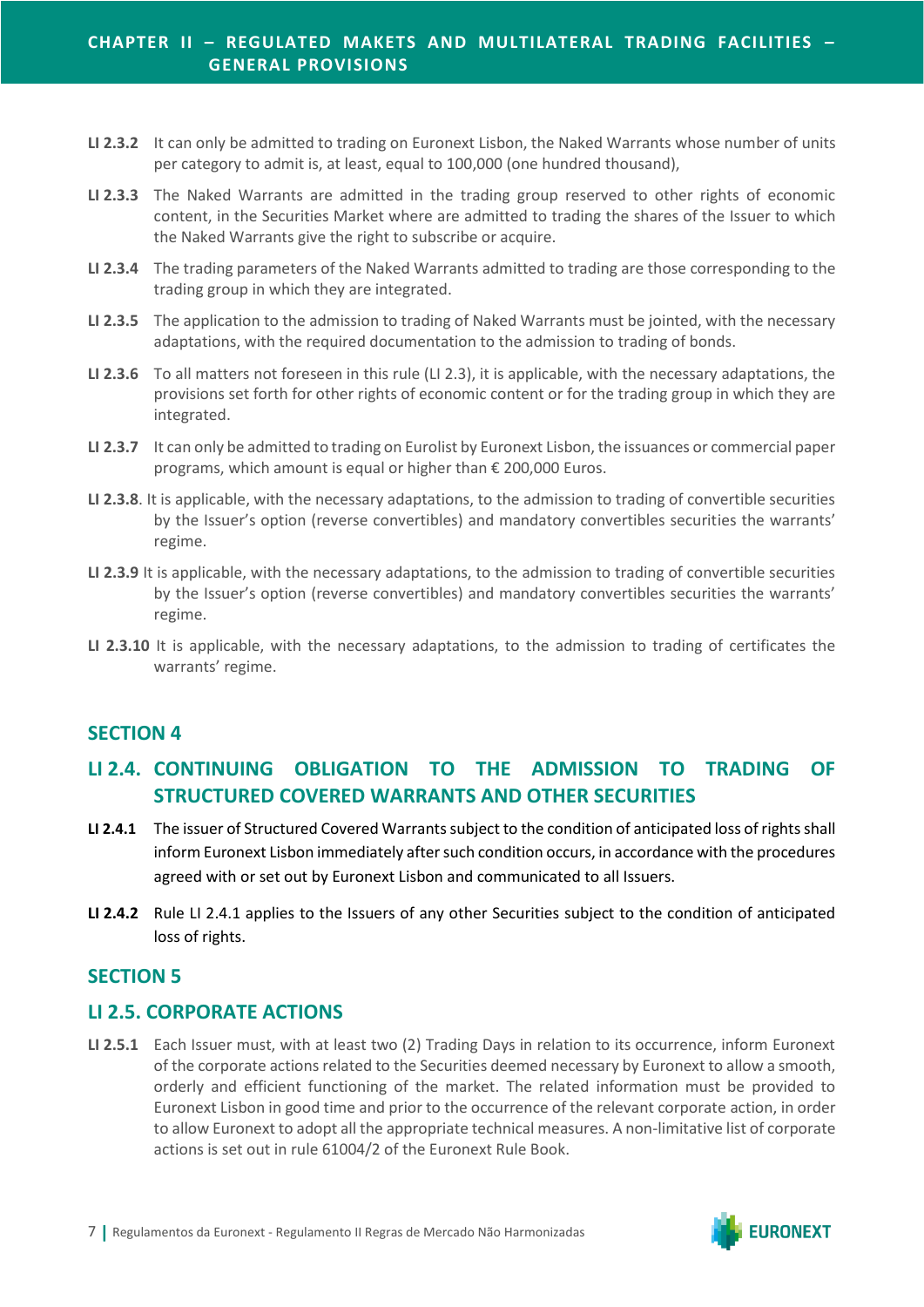#### **LI 2.5.2 Mandatory Reorganizations**

According to the European Market Standards for corporate actions processing, partial redemptions and stock splits are considered as mandatory reorganizations, i.e. a reorganisations that mandatorily affects the underlying security.

#### **LI 2.5.2.1Partial redemption**

If Euronext Lisbon receive in due time, from the Issuer or from the Paying Agent, information the bonds regarding which the partial redemption of the loan agreement takes place by reducing the nominal value are traded based on the updated nominal value. The nominal value is updated by a coefficient (called "pool factor"), published by Euronext in a Notice. The trade is based on the updated nominal value following the period, in business days, immediately prior to the date of the occurrence of the event, equal to the settlement term for the market transactions foreseen in the regulations for the securities concerned, whenever Euronext receives in due time information from the Issuer or from the Paying Agent.

The orders on bonds, whenever a partial redemption by reducing the nominal value takes place, as provided in the previous Rule, shall be cancelled at the end of the Trading Day of the business day immediately prior to the period stipulated, in business days, defined in the previous paragraph.

If the issuer does not inform Euronext in due time about the details of the partial redemption, as provided by the regulation, or until that date the procedures set forth in the first paragraph of this rule did not occurred, Euronext shall publish a notice to the market, informing of this fact, as well as of Euronext`s inability to had proceeded in accordance with the applicable procedures.

#### **LI 2.5.2.2. Final redemption**

Securities expiring due to final redemption, maturity date or to any other form of expiration shall be automatically excluded from trading starting from the business days period immediately prior to the date of the respective expiration, which is equal to the settlement period for market transactions duly regulated for said Securities.

#### **LI 2.5.2.3 Stock Split**

The Securities changing both the respective nominal value and the issued quantity shall be traded based on the new nominal value when the result of applying the conversion factor is an integer, starting from the business days period immediately prior to the date when the fact occurred and equal to the settlement period for market transactions duly regulated for said Securities.

#### **LI 2.5.3 Voluntary Reorganizations: Tender Offers**

According to the European Market Standards for Corporate Actions Processing, tender offers are considered as voluntary reorganisations, i.e., a reorganisation in which participation is optional for the holder of the underlying security. For such events, the following key dates to consider are:

- a) The Start of Election Period (First day of the period during which elections can be made);
- b) The Guaranteed Participation date (Last day to buy the Underlying Security with the right attached to participate in an Elective Corporate Action);
- c) The Buyer Protection deadline (Last day and time by which a Buyer Protection instruction can

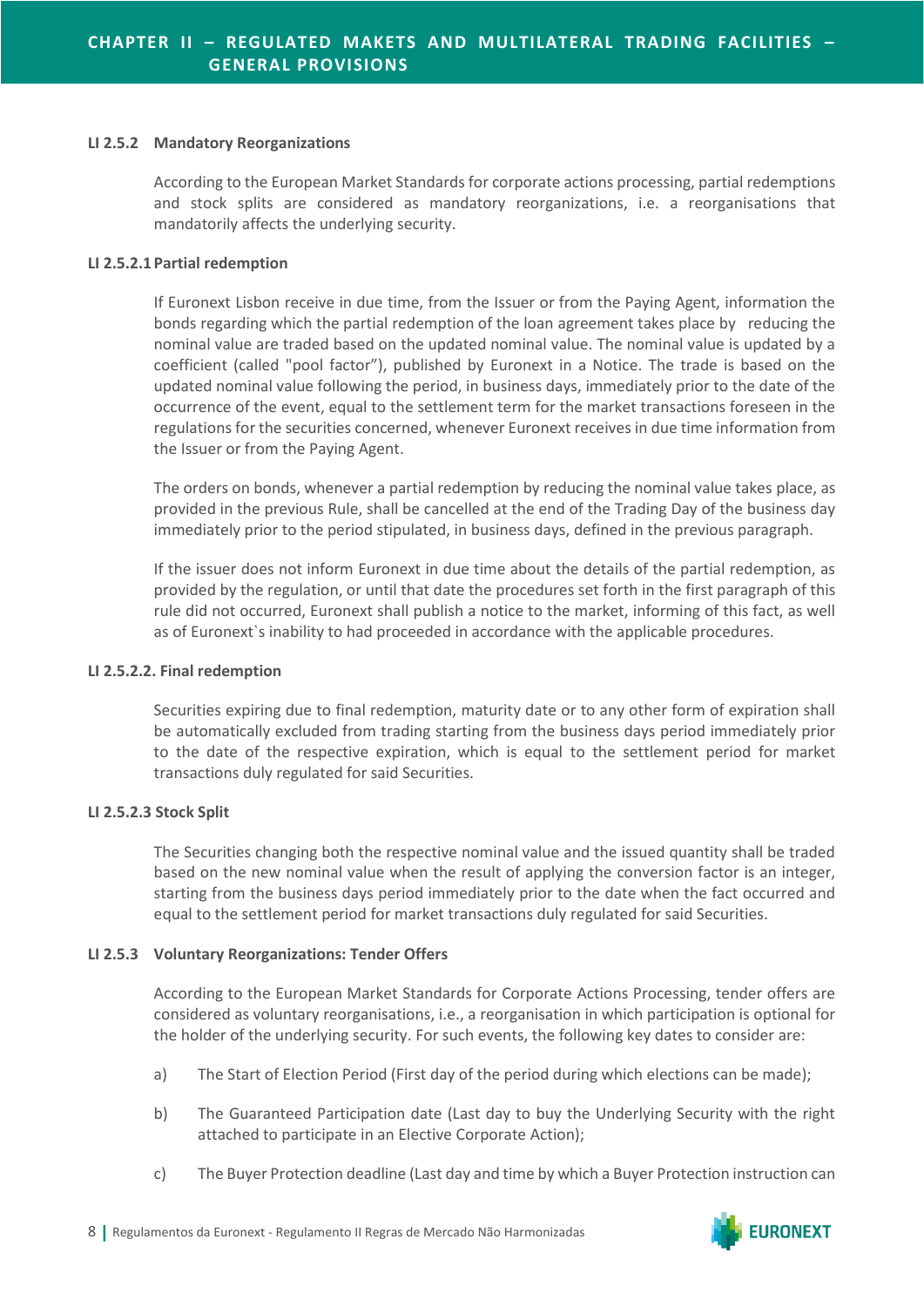be given);

d) The Market Deadline (Last day and time, preferably end of day, to send election instructions to the issuer (l) CSD.

Sequence of relevant dates:



At the opening date of a public tender offer, the Euronext Lisbon shall publish a Notice which specifies the offer's timetable, offer details and implementation terms.

#### **LI 2.5.4 Securities Distribution**

According to the European Market Standards for corporate actions processing, securities distributions are distributions where the proceeds consist in securities.

In relation to Securities Distribution, in a bonus issue, rights issue or similar operation, the underlying security shall be traded under the form ex rights (abbreviated to ex trading) for the business days period immediately prior to the date for exercising the rights and equal to the period for settlement of market transactions established by the regulations for such Securities.

Moreover, in relation to rights issue, subscription rights shall be automatically traded in the Euronext Access where are selected for trading the Financial Instruments from which those rights are detached, during the period between the date its exercise starts and the third business day that precedes the deadline for its exercise.

Incorporating rights and rights resulting from spin-off operations or from similar operations may be traded in the Euronext Access where are selected for trading the Financial Instruments from which those rights are detached, in case it proves to be necessary, it is required by the Issuer and Euronext approves it.

Euronext may authorize the trading of the rights mentioned in previous paragraph, upon request submitted by the Issuer, through an application, addressed to Euronext, and submitted with all the relevant documentation and information necessary to the appreciation of the request.

#### **LI 2.5.5 Cash Distributions**

In relation to Cash Distributions the following securities shall be traded under the form ex rights (abbreviated to ex trading) for the business days period immediately prior to the date for exercising the rights and equal to the period for settlement of market transactions established by the regulations for such Securities:

a) Shares, whenever payment of dividends or of other revenues is made;

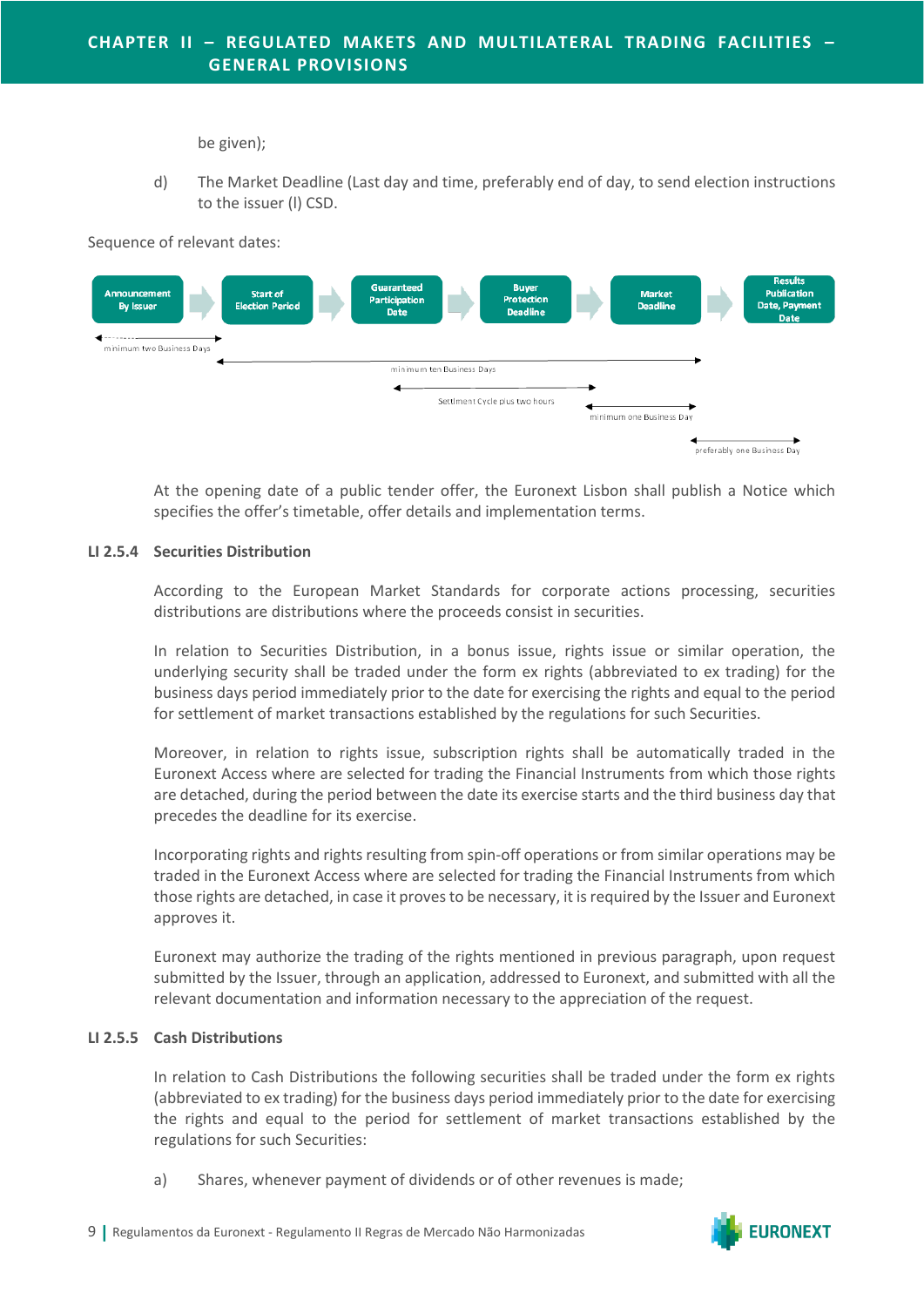- b) Dirty priced bonds, whenever payment of interest occurs;
- c) Participation units, whenever an income payment occurs;
- d) Other Securities, whenever an income payment occurs.

Orders for the Securities which are in the situations foreseen above shall be cancelled at the end of the Trading Day of the business day immediately prior to the period stipulated for ex trading.

#### <span id="page-9-0"></span>**SECTION 6**

#### <span id="page-9-1"></span>**LI 2.6. MARKET MAKINGS AND LIQUIDITY PROVIDERS FOR WARRANTS, EQUIVALENT SECURITIES AND OPEN-ENDED UCITS**

- **LI 2.6.1** In accordance with the terms defined in this Section, an agreement shall be concluded with at least one Market Making or one Liquidity Provider prior to the admission to Euronext Lisbon of the following Securities:
	- a) Credit Linked Notes;
	- b) Reverse convertibles; and
	- c) Mandatory convertible securities.
- **LI 2.6.2** Without prejudice to Rule LI 2.6.1, when Euronext Lisbon considers it to be in the interest of the market that liquidity in a Security equivalent to warrants be improved, Euronext Lisbon may enter into agreements pursuant to the terms defined in this Section.
- **LI 2.6.3** The agreements mentioned in Rules LI 2.6.1 and LI 2.6.2 may be entered into by one or more Members, Credit Institutions or Investment Firms acting as Market Makings or Liquidity Providers of such Financial Instruments. The Market Making or the Liquidity Provision Agreement shall be concluded with respect to the general clauses defined by Euronext Lisbon.
- **LI 2.6.4** If the Market Making or the Liquidity Provider is not a Member, he shall designate a Member who will assume the responsibility for the orders of the Market Making or of the Liquidity Provider. In this case, the Market Making or the Liquidity Provider shall previously send to Euronext Lisbon the agreement concluded with the Member for that purpose.
- **LI 2.6.5** The specific rights and obligations and, if such is the case, the specific commissions of the Market Making or of the Liquidity Provider shall be set forth in the Market Making or in the Liquidity Provision Agreement.
- **LI 2.6.6** The admission to Euronext Lisbon or to Euronext Access of open-ended UCITS shall depend on the conclusion of a Market Making or of a Liquidity Provision Agreement, in accordance with the general clauses defined by Euronext Lisbon.

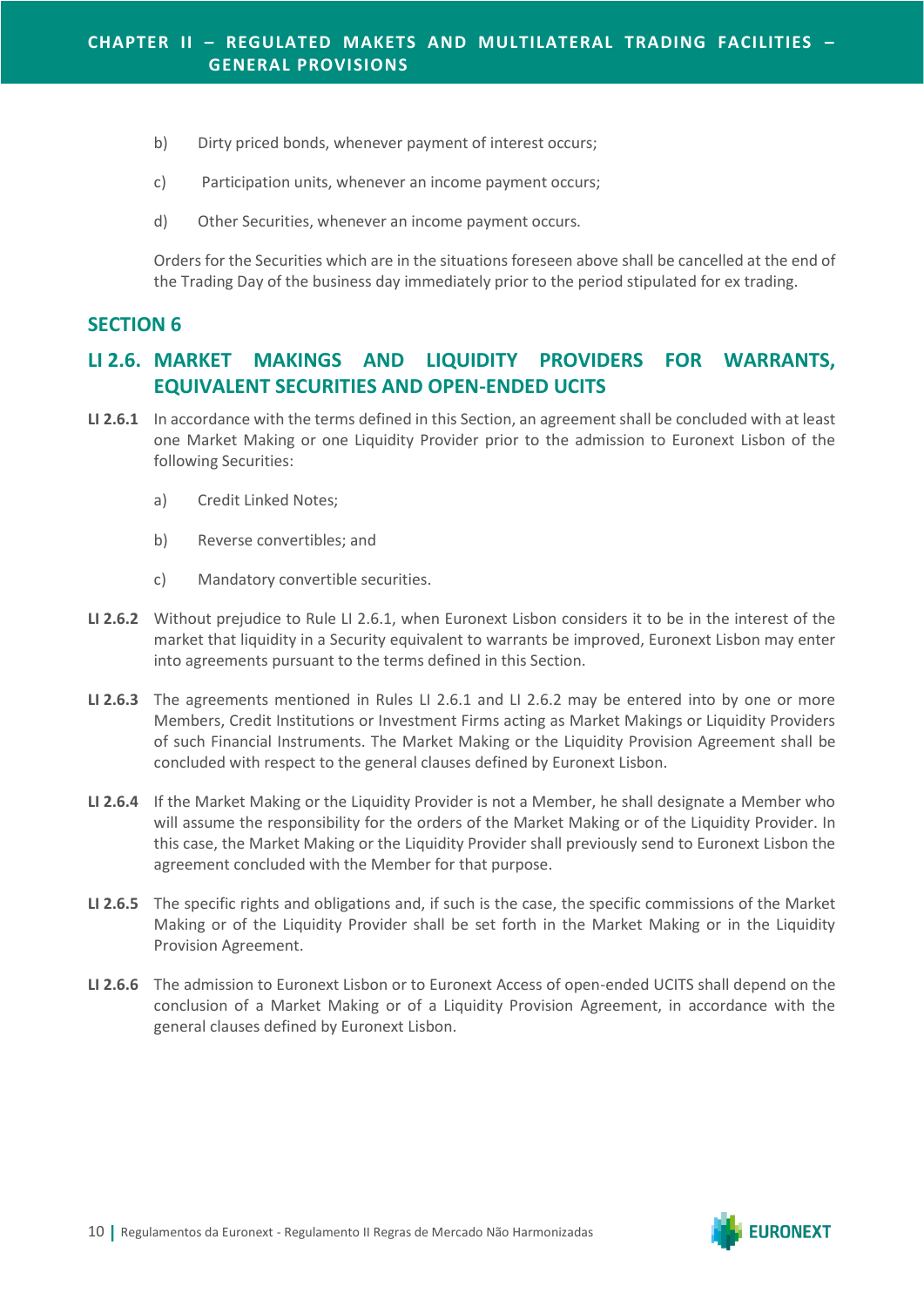## <span id="page-10-0"></span>**CHAPTER III CENTRALIZATION PROCESS AND SPECIAL SESSIONS**

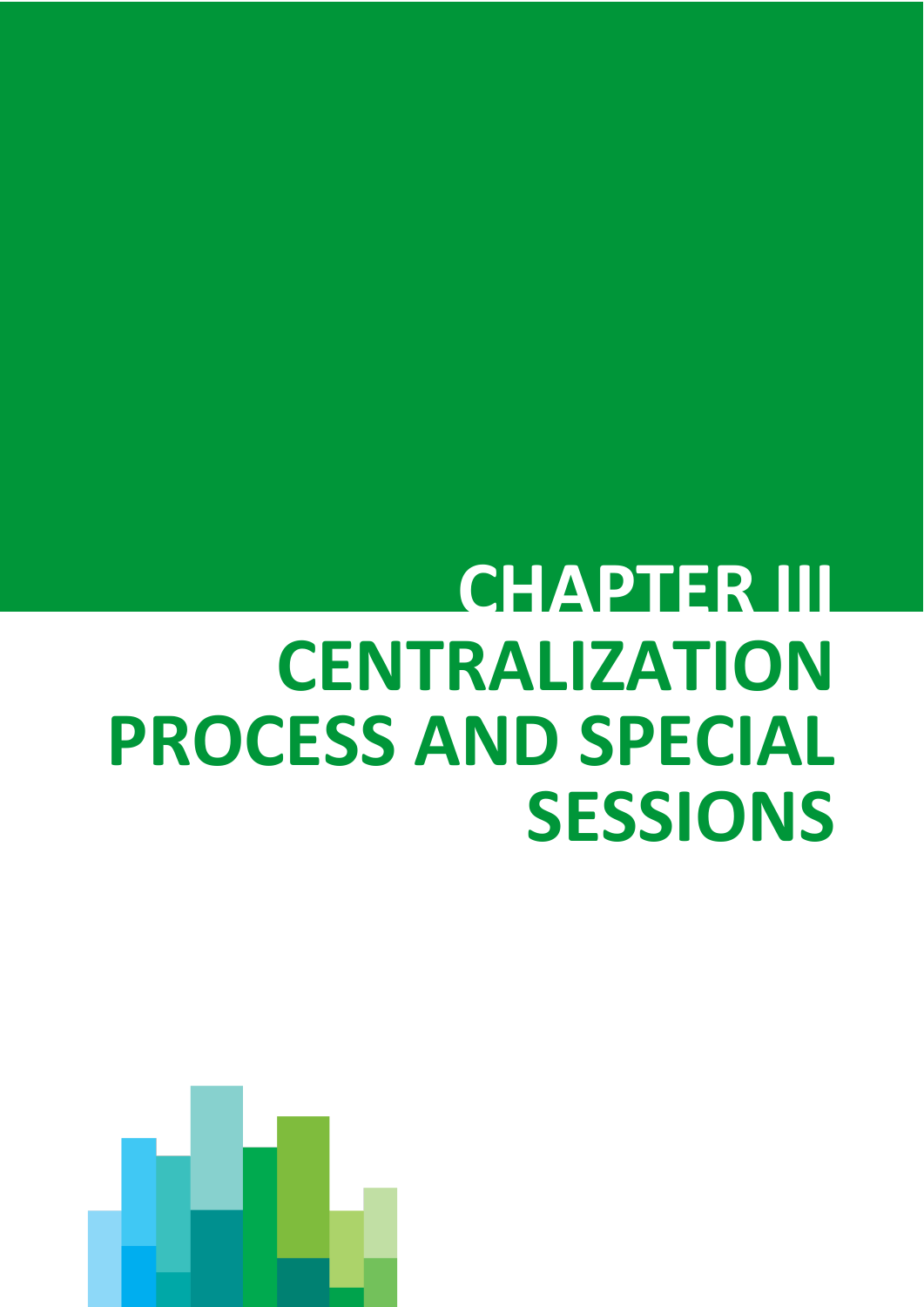#### <span id="page-11-0"></span>**LI 3.1. CENTRALIZATION PROCESS**

- **LI 3.1.1** The Euronext Lisbon provides access to the Centralization Offers Service / Public Offers Service ("POS") to the financial intermediaries with legal powers to use the service, according with the terms and conditions foreseen in the agreement and its annexes concluded to this purpose between the parties.
- **LI 3.1.2** The Issuer or the Applicant or if applicable the financial intermediary that request the Public Offers Service, ("POS"), organized by Euronext Lisbon, shall identify in such request the financial intermediary who acts as a settlement agent.
- **LI 3.1.3.** In the Public Offers Service done by Euronext Lisbon, financial intermediaries shall send the orders through the Public Offers Service, ("POS"), within the deadline specified in the Notice mentioned in Rule LI 6.2.2 or in another Notice that, for the same purpose, has been disclosed by Euronext Lisbon.
- **LI 3.1.4.** Euronext Lisbon will make available in the Public Offers Service, ("POS"), in the area dedicated to each financial intermediary, a file containing summary information on orders transmitted through Public Offers Service ("POS").
- **LI.3.1.5.** On the day of the special session, Euronext Lisbon will make available in the Public Offers Service, ("POS"), in the area dedicated to each financial intermediary, a file containing the information required for the settlement of the offer. One file containing the result of the offer will also be available to the settlement agent.
- **LI.3.1.6.** On the day of the special session, Euronext Lisbon sends to the appointed Centralized Securities Depositary (CSD) a file with the information for the effective physical and financial settlement of the offer to be processed according to its rule book.
- **LI.3.1.7.** Offers performed through the Public Offers Service ("POS") are not subject to clearing.

#### <span id="page-11-1"></span>**LI 3.2. SPECIAL SESSIONS**

- **LI 3.2.1** Euronext Lisbon may organize special trading sessions in order to execute transactions of Financial Instruments, whether or not such Financial Instruments are admitted to or selected for trading on a Securities Market or Multilateral Trading Facilities operated by Euronext Lisbon.
- **LI 3.2.2** A special session shall be announced in the Market Bulletin at least eight (8) days in advance.
- **LI 3.2.3** The announcement referred to in the previous rule shall comprise the following information:
	- (i) Identification of the transaction and of the Financial Instruments to be traded;
	- (ii) Identification of the market and system, if such is the case;
	- (iii) Date and time of the session to be held;
	- (iv) Place, date and time of the public session being held to present the outcome of the special session, if such is the case;
	- (v) Time limit of the settlement;
	- (vi) Where appropriate, the places where the documents related to the public offer have been published;
	- (vii) Where appropriate, complete identification of the court that ordered that the session be held, as well as the procedures to be followed.
- **LI 3.2.4** The result of the special session shall be announced in the Market Bulletin on the day of the special session, as well as, any information, correction or addition to the Notice mentioned in Rule LI 6.2.2

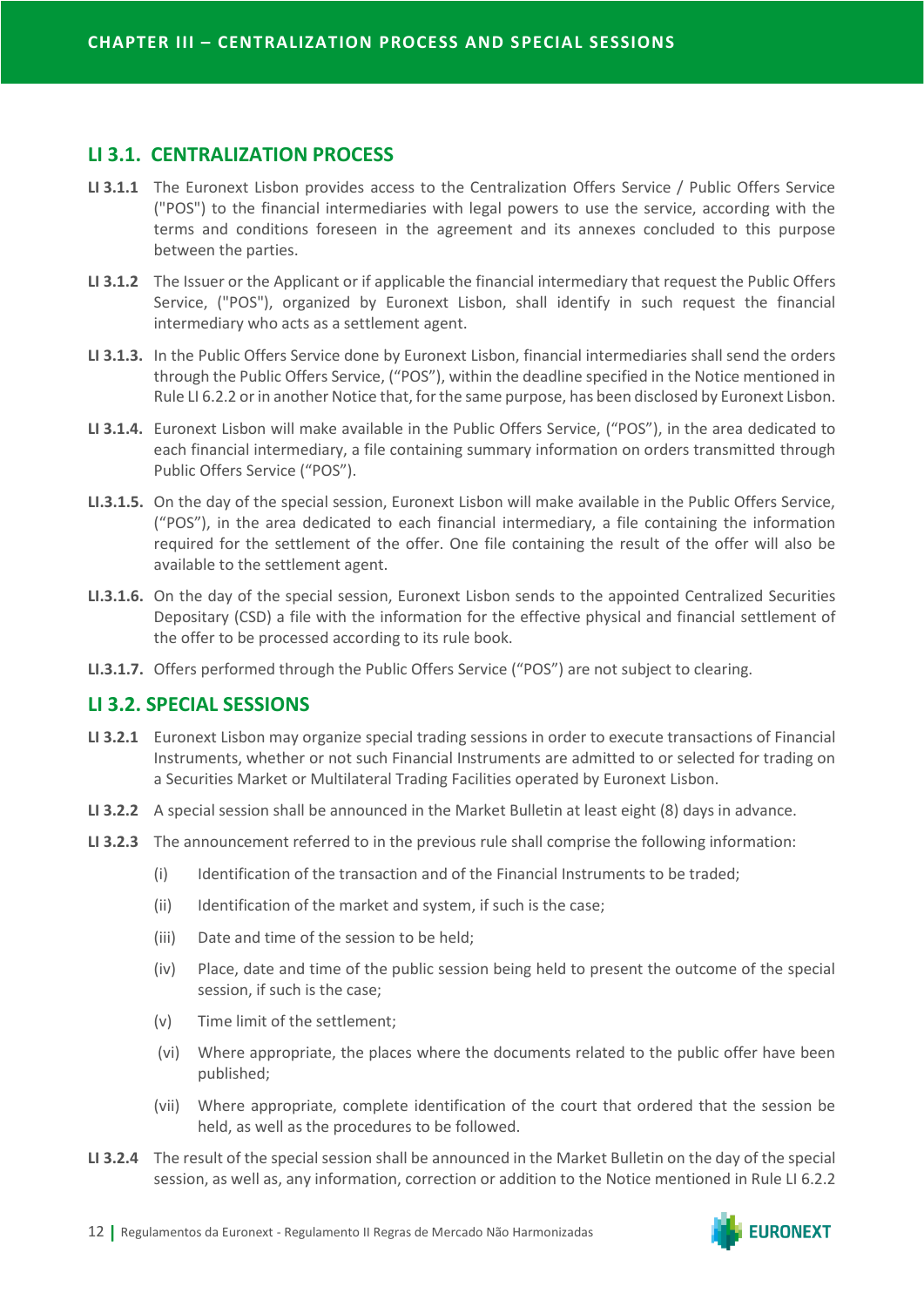or any other clarifications, by virtue of the conduct of the offer that may be necessary.

**LI 3.2.5** Whether or not a special session will be held shall depend on the application presented by the Issuer or the Applicant through the financial intermediary if such is the case, specifically indicating all elements and providing all the information requested for this purpose by Euronext Lisbon in order to comply with the previous Rule.

#### <span id="page-12-0"></span>**LI 3.3. TENDER OFFERS**

- **LI 3.3.1** In tender offers centralized by the exchange, financial intermediaries that have received orders to tender securities must notify the exchange of the number/amount of securities tendered and transfer the securities tendered to the default account kept at the appointed Centralized Securities Depositary (CSD) until the last day of the offer period.
- **LI 3.3.2** The financial intermediary who verifies the occurrence of a divergence between the number/amount of securities registered in the Public Offers Service ("POS") and the number/amount of subscribed securities existing in its records, resulting this divergence from an error in the registration in the Public Offers Service ("POS") must request to Euronext Lisbon to correct the aforementioned error.

The request for correction, duly justified, including a declaration of responsibility issued by the financial intermediary, must be sent until 16:30 GMT on the last day of the offer.

- **LI 3.3.3** For the purposes of the provisions of the previous Rule, if the divergence between the number/amount of securities registered in the Public Offers Service ("POS") and the number/amount of subscribed securities in the financial intermediary's records:
	- (i) is less than 1%, Euronext Lisbon reserves the right to inform the Portuguese Securities Market Commission and the Issuer or the Applicant, or through, as the case may be, the financial intermediary, of the correction request.
	- (ii) is equal to or greater than 1%, the acceptance of correction in the registration in the Public Offers Service ("POS") is subject to prior information to the Portuguese Securities Market Commission. Euronext Lisbon will also inform the Issuer or the Applicant, or through, if applicable, the financial intermediary, of the correction requested.
- **LI 3.3.4.** The settlement of the offer will take place on the second business day following to the special regulated market session, unless other period will be required.

#### <span id="page-12-1"></span>**LI 3.4. PUBLIC OFFERS OF DISTRIBUTION**

- **LI 3.4.1** In public offers for distribution centralized by the exchange, the financial intermediaries that have received subscription/acquisition orders must notify the exchange of the number/amount of securities subscribed/subject to acquisition orders.
- **LI 3.4.2.** The financial intermediary that verifies the occurrence of a divergence between the number/amount of securities registered in the Public Offers Service ("POS") and the number/amount of subscribed securities existing in its records, this divergence resulting from an error in the registration in the Public Offers Service ("POS") must request Euronext Lisbon to correct the aforementioned error.

The request for correction, duly justified, including a declaration of responsibility issued by the financial intermediary, must be sent until 16:30 GMT on the last day of the offer.

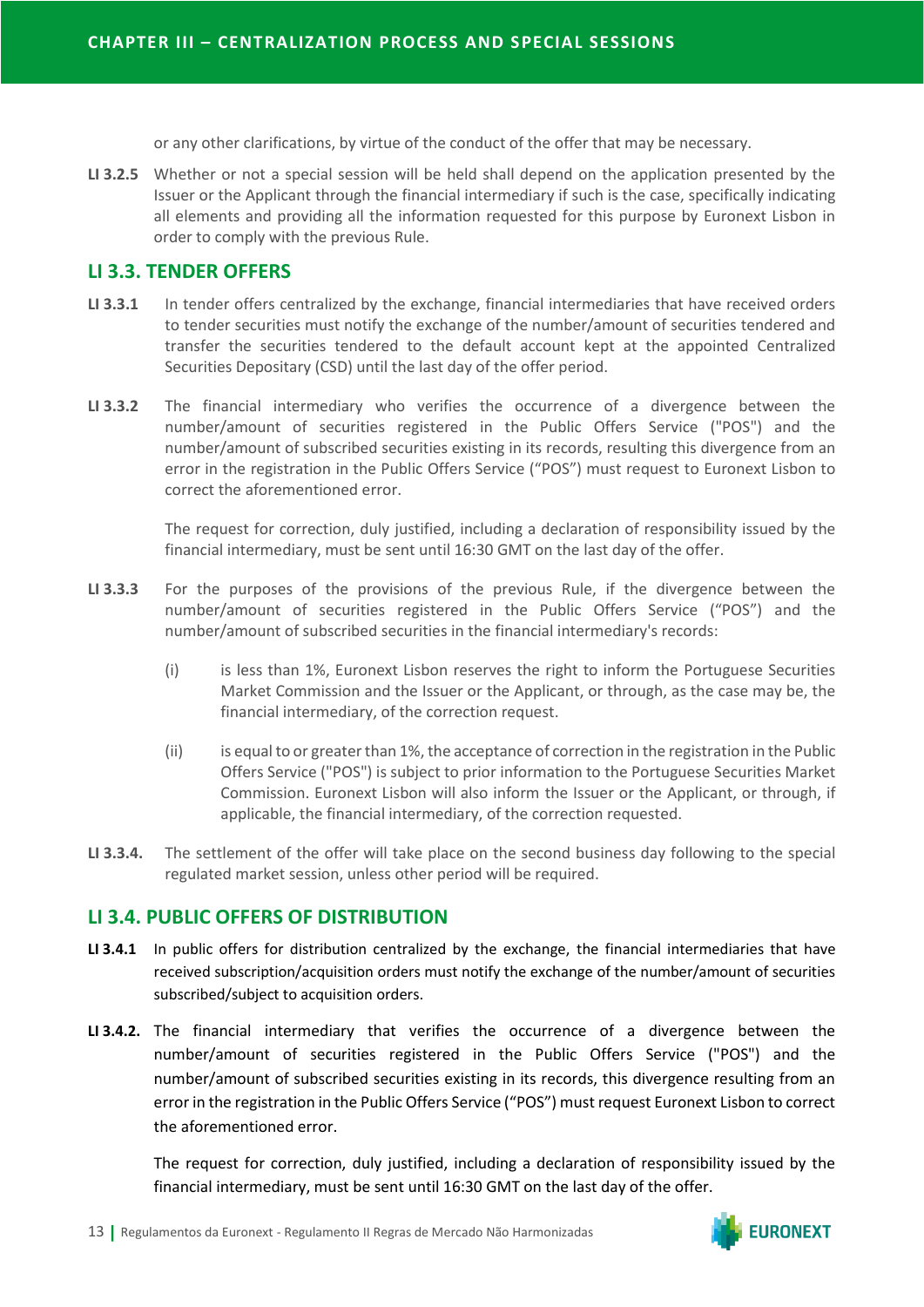- LI 3.4.3 For the purposes of the provisions of the previous Rule, if the divergence between the number/amount of values securities registered in the Public Offers Service ("POS") and the number/amount of subscribed securities in the financial intermediary's records:
	- (i) is less than 1%, Euronext Lisbon reserves the right to inform the Portuguese Securities Market Commission and the Issuer or the Applicant, or through, as the case may be, the financial intermediary, of the correction request.
	- (ii) is equal to or greater than 1%, the acceptance of correction in the registration in the Public Offers Service ("POS") is subject to prior information to the Portuguese Securities Market Commission. Euronext Lisbon will also inform the Issuer or the Applicant, or through, if applicable, the financial intermediary, of the correction requested.
- LI 3.4.4. The settlement of the offer will take place on the second business day following to the special regulated market session, unless other period will be required.

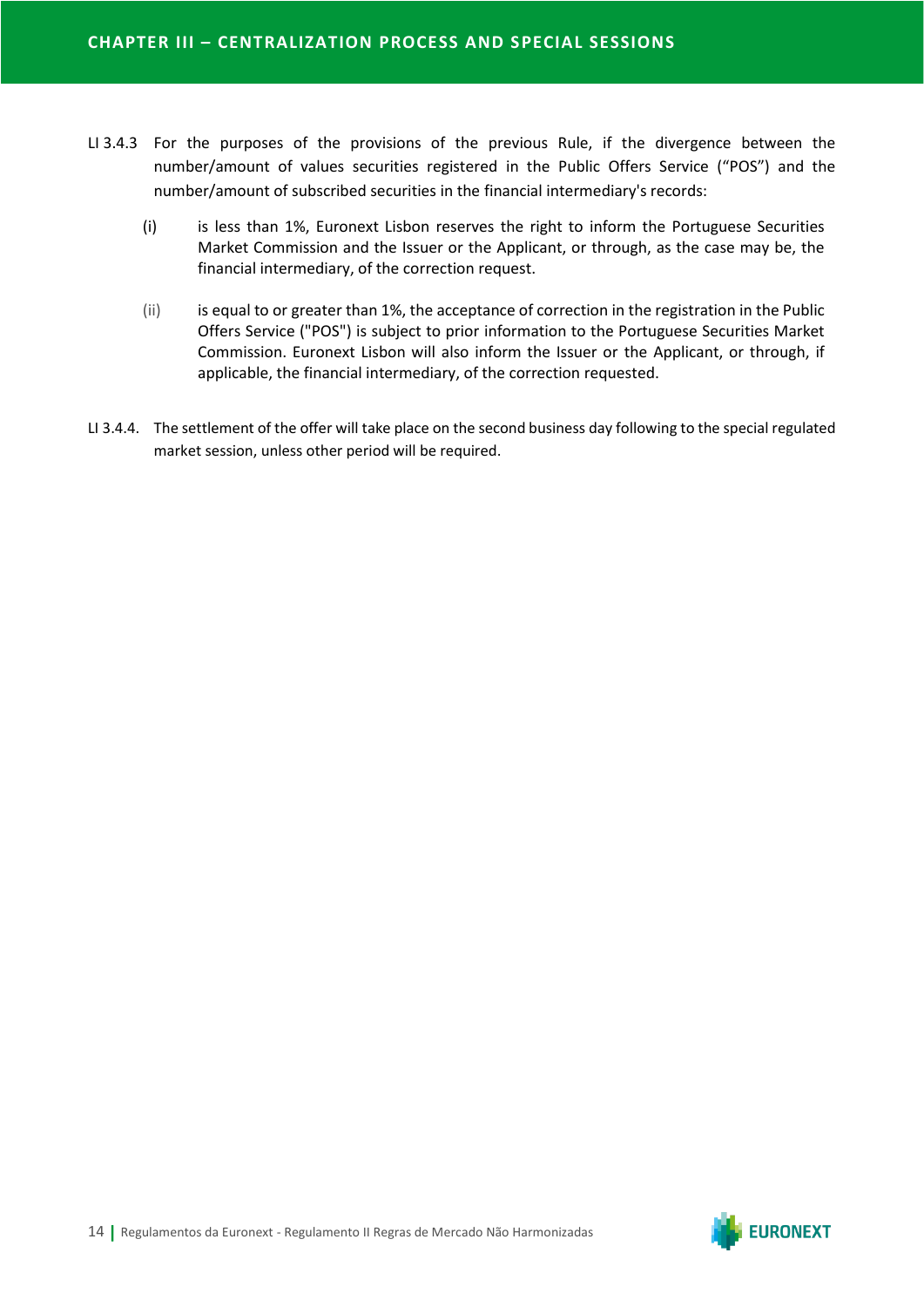# <span id="page-14-0"></span>**CHAPTER IV - [RESERVED]**

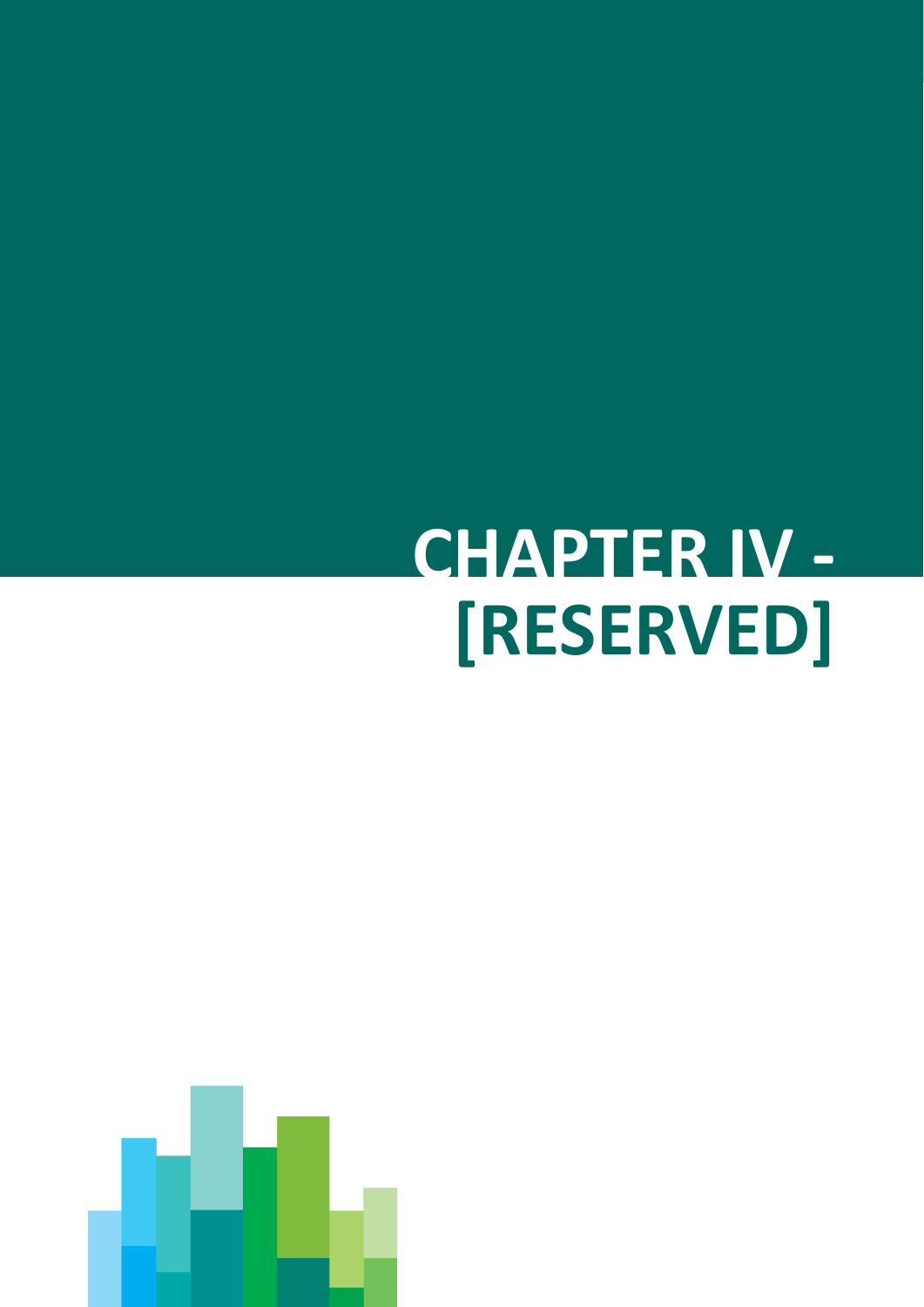#### **SECTION 1 GENERAL PROVISIONS**

- **LI 4.1** This Chapter contains the provisions specifically applicable to the Derivatives Market managed by Euronext Lisbon.
- **LI 4.2** Euronext Lisbon shall not be responsible for any damage suffered by market agents or any Members or their Clients due to adverse market conditions, as well as due to unforeseen circumstances and force majeure, or due to the interruption, suspension or delisting from trading of any Agreement.

#### **SECTION 2 MARKET MAKINGS /LIQUIDITY PROVIDERS**

- **LI 4.2.1** In order to improve the liquidity of an Admitted Financial Instrument, Euronext Lisbon may appoint one or more Market Makings or Liquidity Providers for each Derivative Financial Instrument.
- **LI 4.2.2** If the Market Making or the Liquidity Provider is not a Member, he shall designate a Member who will assume the responsibility for the orders of the Market Making or of the Liquidity Provider. In this case, the Market Making or the Liquidity Provider shall previously send to Euronext Lisbon the agreements that it has concluded with the Member for such purpose.
- **LI 4.2.3** The obligations of the Market Making or of the Liquidity Provider may vary depending on the Derivative Financial Instrument. Such obligations are stated in the Agreement concluded between the Market Making or the Liquidity Provider and Euronext Lisbon. The obligations of the Market Making or of the Liquidity Provider are disseminated to all Members by Euronext Lisbon.

#### **SECTION 3 SUSPENSION AND DELISTING FROM TRADING AND OTHER EURONEXT LISBON POWERS**

- **LI 4.3.1** Derivatives admitted to the Derivatives Market may be suspended or delisted whenever deemed necessary for the safeguard of market interests namely, whenever no Transactions occur during a significant period as determined by the market operator, or no open interest is shown.
- **LI 4.3.2** Suspension or delisting from trading of the Derivatives admitted to Euronext Lisbon shall be subject to Articles 20 and 21 of the CMVM Regulation 3/2007.
- **LI 4.3.3** Euronext Lisbon may specify in a Notice the procedures that shall be adopted in the cases specified in Rule LI 4.3.2.
- **LI 4.3.4** Whenever market circumstances so require and, in addition to the powers expressly attributed by National Regulations and by the Rules, Euronext Lisbon may:
	- (i) Determine that the trading take place only for the closing of positions, this being a general measure or a measure applicable to a specific Member or Client;
	- (ii) Determine the closing of positions of one or more Members or Clients;
	- (iii) Prohibit one or more Members or Clients from opening positions or executing transactions;
	- (iv) Set operational limits to one or more Members;
	- (v) Replace the physical settlement of the Futures Contracts (on the maturity date) or of the Options Contracts (during the exercise) with a cash settlement, under the terms to be defined by Euronext Lisbon, as well as change the time limits and other procedures deemed necessary by Euronext Lisbon;
	- (vi) Determine or define the settlement prices in a different manner from that stated in the Rules;
	- (vii) Adopt any other necessary measures to ensure market integrity, its good functioning,

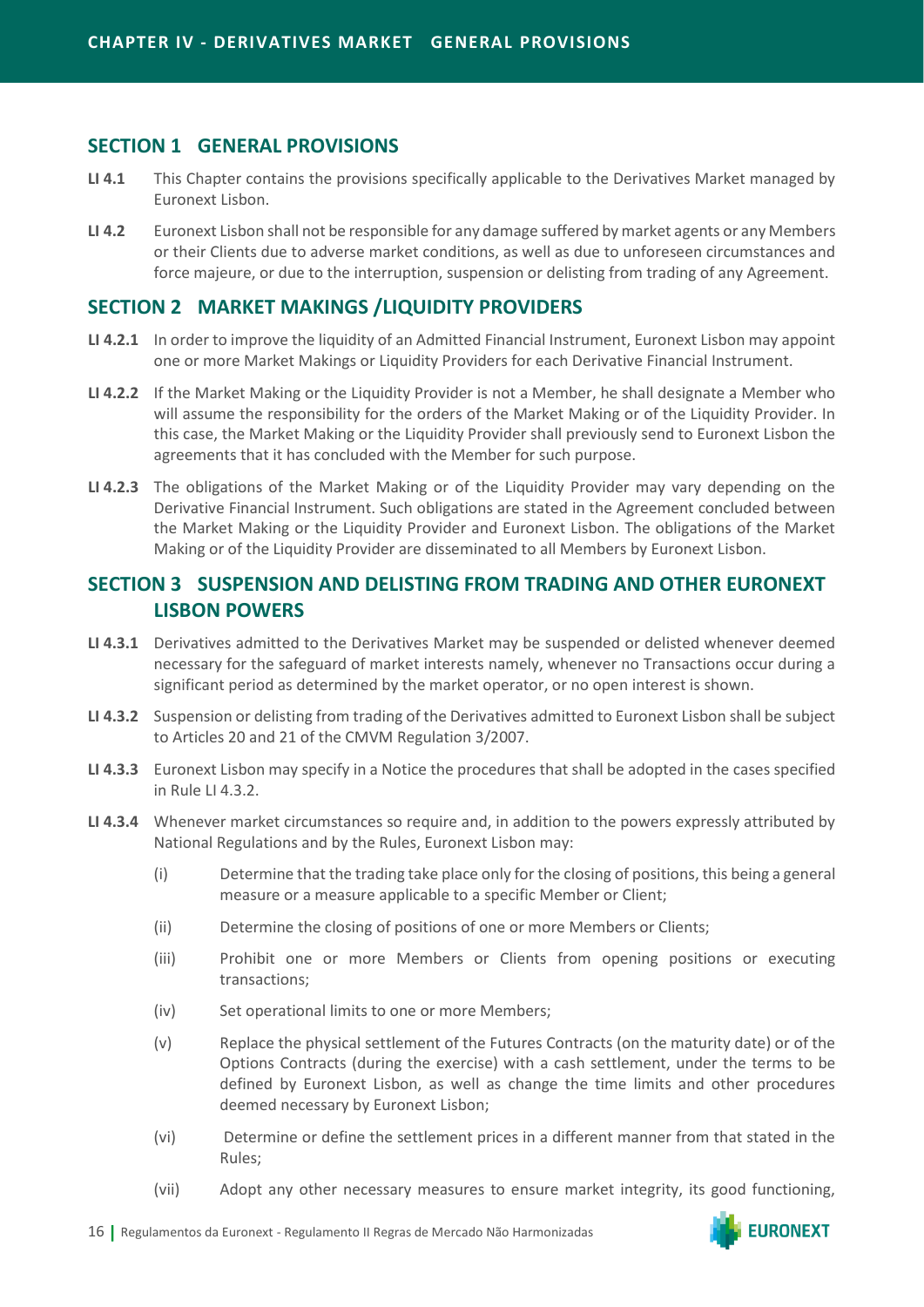security and transparency.

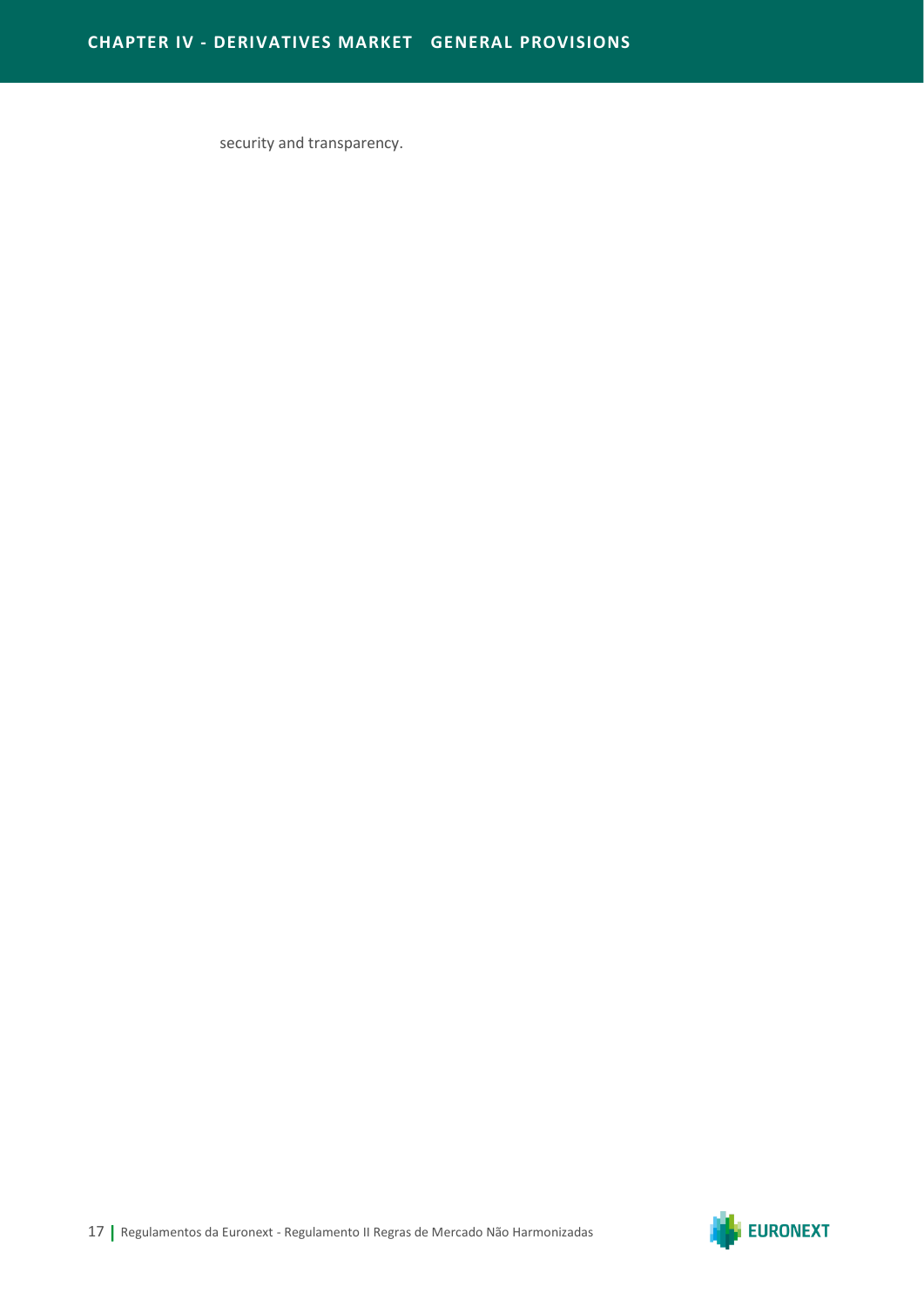### **CHAPTER V FINAL PROVISIONS**

#### **LI 5.1. ENTRY INTO FORCE**

.

This Rule Book II enters into force on 11 June 2019.